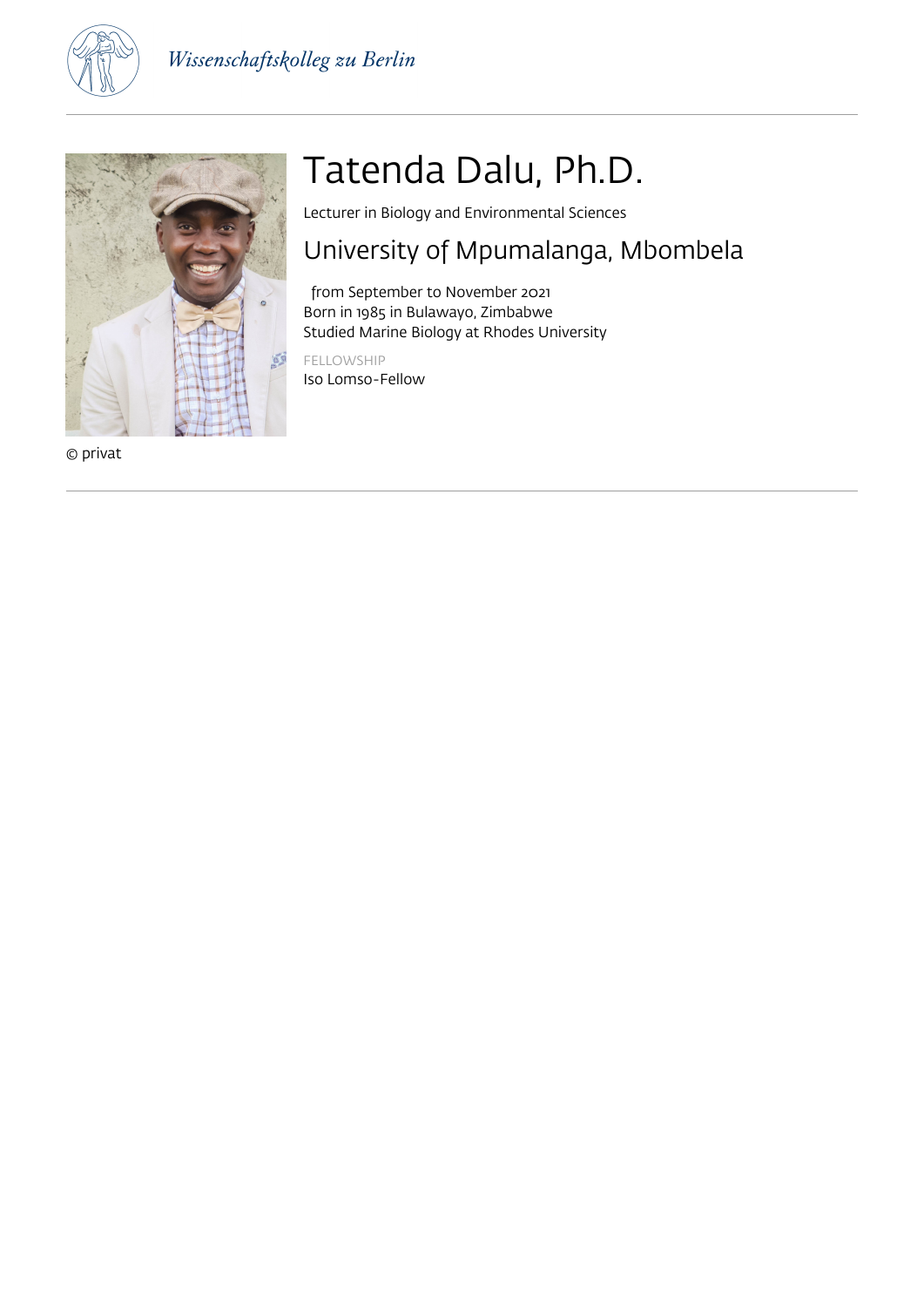PROJECT

## Impacts, Opportunities, and Challenges Related to Communitysustainable Livelihoods: A Case Study of the Potamonautid Conservation in Chimanimani, Eastern Highlands

 Human population growth threatens the integrity of 0.8% of the Earth's freshwater ecosystems globally, through reduction of their ability to support biodiversity and provide ecosystem services. The aim of the project is to assess the direct or indirect impacts of community livelihoods on the preservation of the crab species Potamonautes spp. and to attempt to identify opportunities for and constraints on the conservation of crabs within the pre-existing livelihoods of the community households in Chimanimani, Eastern Highlands, Zimbabwe. This will lead to better formulation and implementation of conservation strategies through the provision of recommendation strategies that provide long-lasting conservation action plans. Local communities' involvement will be key for the success of any crab conservation activities.

As (human) community dynamics are ever-changing, it has been recognized that, within a local context, it is usually challenging to identify the issues that the local people regard as important within conservation (Andrade and Rhodes, 2012). This creates great conflict of interest between the community and any potential conservation cause. With this in mind, the aim is to provide key ecological and conservation strategies for freshwater crabs. The resulting socio-ecological information has conservation value for any action plans that will be developed or initiated and, thus, be able to provide data on freshwater crab populations, threats, habitats preferences, and human associations. The aim is, through the involvement of local communities, schools, and university students, to develop human capital capacity that has knowledge of invertebrate projects and conservation, to avoid habitat loss or any associated threats in future. Awareness campaigns, which will be one of the main pillars, will foster the interaction and collaboration of different groups of people from the local communities up to the government level so that the conservation of these species will be a success.

Recommended Reading

Van Straaten, Peter (2000). "Mercury Contamination Associated with Small-Scale Gold Mining in Tanzania and Zimbabwe." Science of the Total Environment 259, no. 1-3: 105-113.

Barros, Vicente R., Christopher B. Field, David Jon Dokken, Michael D. Mastrandrea, Katharine J. Mach, T. Eren Bilir, et al., eds. (2014). Climate Change 2014: Impacts, Adaptation, and Vulnerability. Part B: Regional Aspects. Working Group II Contribution to the Fifth Assessment Report of the Intergovernmental Panel on Climate Change. Cambridge and New York: Cambridge University Press.

Cumberlidge, Neil (2014). "An Overview of the Afrotropical Freshwater Crab Fauna: Diversity, Biogeography, and Conservation (Brachyura, Potamoidea, Potamonautidae and Potamidae)." In Advances in Freshwater Decapod Systematics and Biology, edited by Darren Yeo, Neil Cumberlidge, and Sebastian Klaus, 71-99. Leiden: Brill.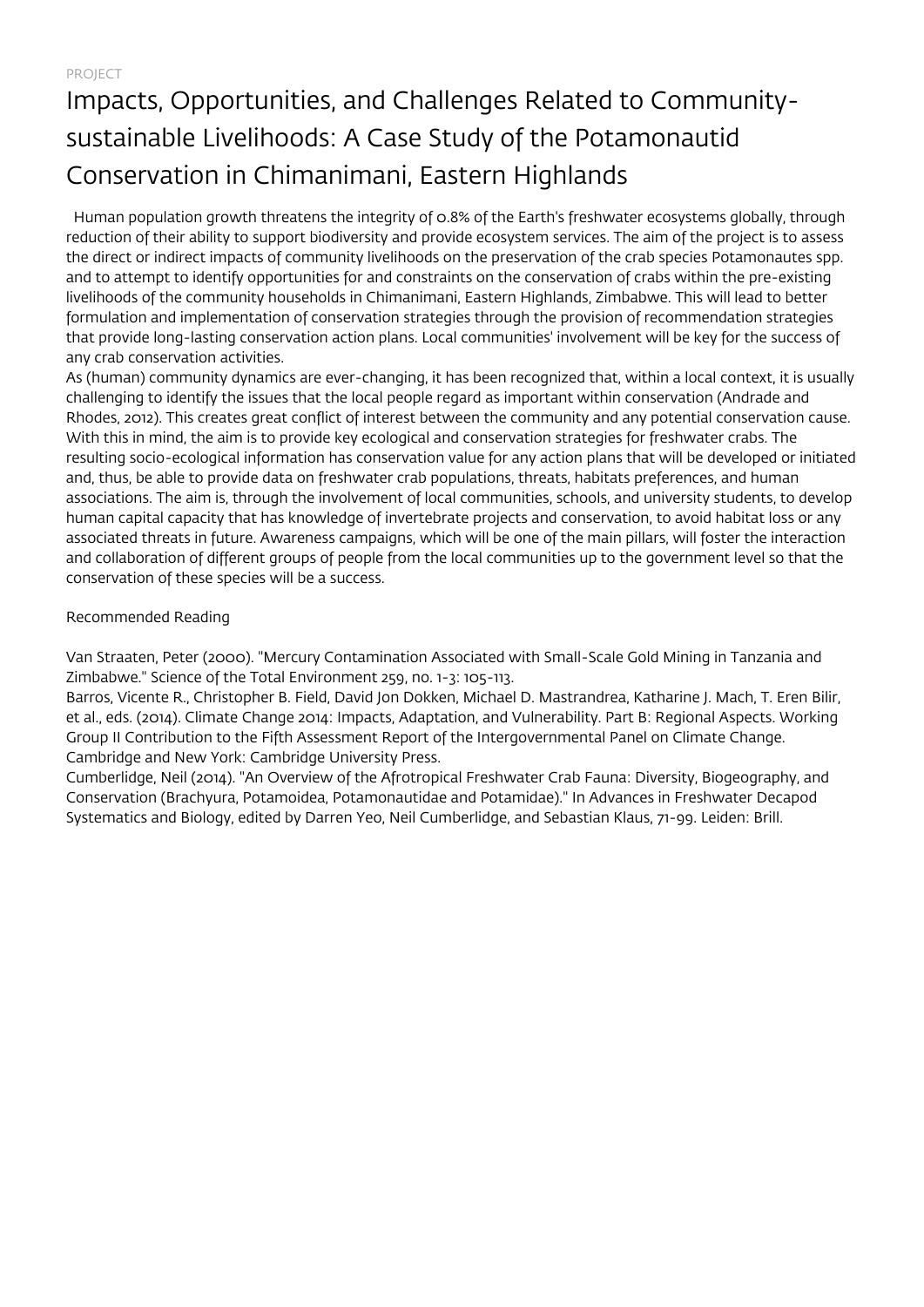## Opportunities and Challenges Related to Sustainable Community Livelihoods and Freshwater Crab Conservation in the Eastern Highlands of Zimbabwe

 Crabs are an important intermediary trophic link between detritus and higher-level organisms. Freshwater crab taxa of Africa comprise over 100 species that are currently assigned to eleven genera and four families. They are present in almost all freshwater habitats, from mountain streams to large lowland rivers and small bodies of water. They often constitute the largest invertebrate biomass (Cumberlidge et al., 2009; Dalu et al., 2016). Over thirty species of freshwater crabs belonging to the genus Potamonautes MacLeay, 1838 are known to occur in southern Africa. There is a strong likelihood that the number of species will increase as taxonomy improves due to the use of genetics and increased exploration in this relatively understudied field (Cumberlidge and Daniels, 2008).

A new conservation debate has emerged, challenging conservationists' way of thinking and questioning whether their actions that ignore issues of immediate human livelihood and well-being are justifiable. Within the human development and conservation context, Salafsky (2011) has proposed linking development goals to conservation goals as one of three potential integrated developments with conservation options. In the past, however, the links between research on development and on conservation have focused only on the larger, more charismatic vertebrates. Examples of such programs in southern Africa include Zimbabwe's "Communal Areas Management Programme For Indigenous Resources (CAMPFIRE)". This is because, with ecotourism and hunting, charismatic larger wildlife species such as elephants, buffalo, and lions are more commercially viable. These programs may not be as effective for other faunal groups that have little direct commercial value, such as invertebrates, although invertebrates constitute the bulk of global species richness, with higher biodiversity losses (Scholtz and Chown, 1995).

Therefore, understanding the freshwater crab taxa biogeography can reveal possible connections between aquatic and terrestrial systems. This project aims to provide comprehensive baseline information on freshwater crab Potamonautes distribution and population trends in Zimbabwe, since no monitoring programs currently exist for these species. We aim to gather information on habitat preferences for the different crab species and to assess possible interactions among species. The information will provide solid foundations enabling us to identify the potential impacts the crab species could be facing on a broader spatial scale. This will contribute to better formulation and implementation of conservation strategies for these species.

Evidently, only a few studies linking socio-economic factors or even the incorporation of community buy-in to conservation practices have aimed specifically at invertebrate conservation (Dalu et al., 2017). The current project, therefore, also aims to assess the role of selected communities across the Eastern Highlands of Zimbabwe. Thus, through the involvement of local stakeholders, i.e., community members both private and government, we hope to develop human capital that has knowledge of invertebrate projects and conservation. This can help combat habitat loss and help avoid any associated future threats. Additionally, this will provide an opportunity for the different stakeholders to interact and work together to achieve a common goal in integrated landscape management arrangements. The local stakeholders must feel involved from the beginning and must be able to secure their livelihoods; hence, we aim to employ some community members as our research assistants. During preliminary field visits, from the immediate inception of the project, this will facilitate knowledge transfer about the crabs and their importance in nature.

### Key references

Dalu, M.T.; Wasserman, R.J.; and Dalu, T., 2017. "Physics and Chemistry of the Earth", Parts A/B/C, 101, pp. 52-58. Dalu, T.; Sachikonye, M.T.; Alexander, M.E.; Dube T.; Froneman, W.P.; Manungo, K.I.; Bepe, O.; and Wasserman, R.J.. 2016. PloS one. 11(1):e0145923.